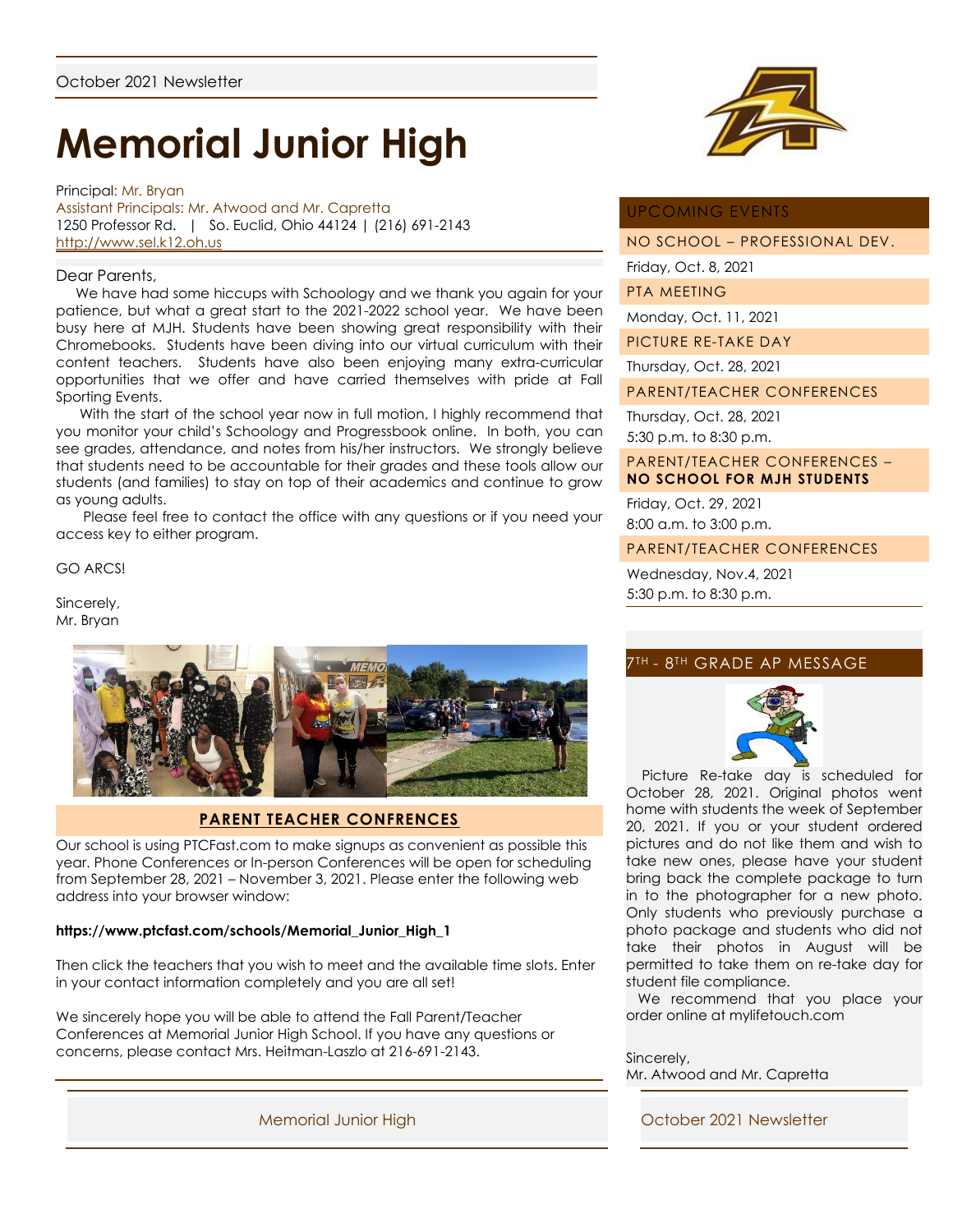

# **ATTENTION: SEL EMPLOYMENT OPPORTUNITY**

# UPCOMINGS SPORT EVENTS

#### FOOTBALL

| 10/5                 |  |
|----------------------|--|
| VOLLEYBALL           |  |
| 10/4                 |  |
| <b>SOCCER</b>        |  |
| 10/7                 |  |
| <b>CROSS COUNTRY</b> |  |
| TBT                  |  |
| <b>GIRLS TENNIS</b>  |  |
| 10/4                 |  |
|                      |  |

## **SAVE THE DATE**







The SEL Transportation Department is in need of Drivers. SEL is willing to train individuals to acquire a CDL class B and work with individuals that would like to be bus aides (monitors). Please direct any interested parties to the SEL website and have them fill out an online application. Questions, please contact Lee Heitman, Transportation Director at 216-691-2029.

## **PTA- MIXED BAG FUNDRAISER**

 Memorial Junior High PTA ID: **833914** boonsupply.com/**833914** Ends: 11/03/2021

Our fundraiser is here, and we need your help. It's easy! No order forms, no checks to collect, no handing out items. 40% of purchases go directly to our cause. **•**Go to **boonsupply.com/833914.**

- **•**Click "Register" to track your sales and prizes!
- **•**Click on the Rocket icon "Send Boost10" & Send 10 emails to family and friends who will support your child's school.

**•**Click on "Share Your Fundraiser" and put the power of social media to work for you. Share on Facebook, Instagram, Twitter, Snapchat, all the popular social media sites!

**•**Click on "Shop Your Fundraiser" to view hundreds of waste-free products that are Good for you, Good for the planet, and Good for Our Organization!

## **SPORT UPDATES**



As the Fall Sports Season ends, we will start looking forward to the Winter Sports Season. Boys Basketball Open Gym for both 7 & 8 graders will be held in the Old Gym at MJH on Tuesdays, Wednesdays, and Thursdays from 5:30pm-7pm every week until tryouts. Tryouts will begin on 10/20/21 (Wednesday) and end on 10/22/21 (Friday). Tryouts will be held right after school 3:15pm-5:30pm. Please note: If you are currently playing a Fall Sport for MJH you cannot participate in Open Gym until the end of your season. Tryouts for Wrestling in November, and Girls Basketball in December. Our perspective athletes should be working hard both in and out of the classroom. In order to be eligible to participate in athletics, students must pass at least five classes, complete athletic forms, and have a physical on file. The first quarter ends on October 18, 2021, but grades can be viewed at any time by accessing Schoology. Forms are accessed online through the link below. Physicals can be turned in at the Main Office or emailed to commander@sel.k12.oh.us. If you have any questions, please contact the Athletic Dept. at 216-691-2100.

FORMS:<http://www.sel.k12.oh.us/AthleticForms.aspx>

Memorial Junior High Contact Contact Contact Contact October 2021 Newsletter